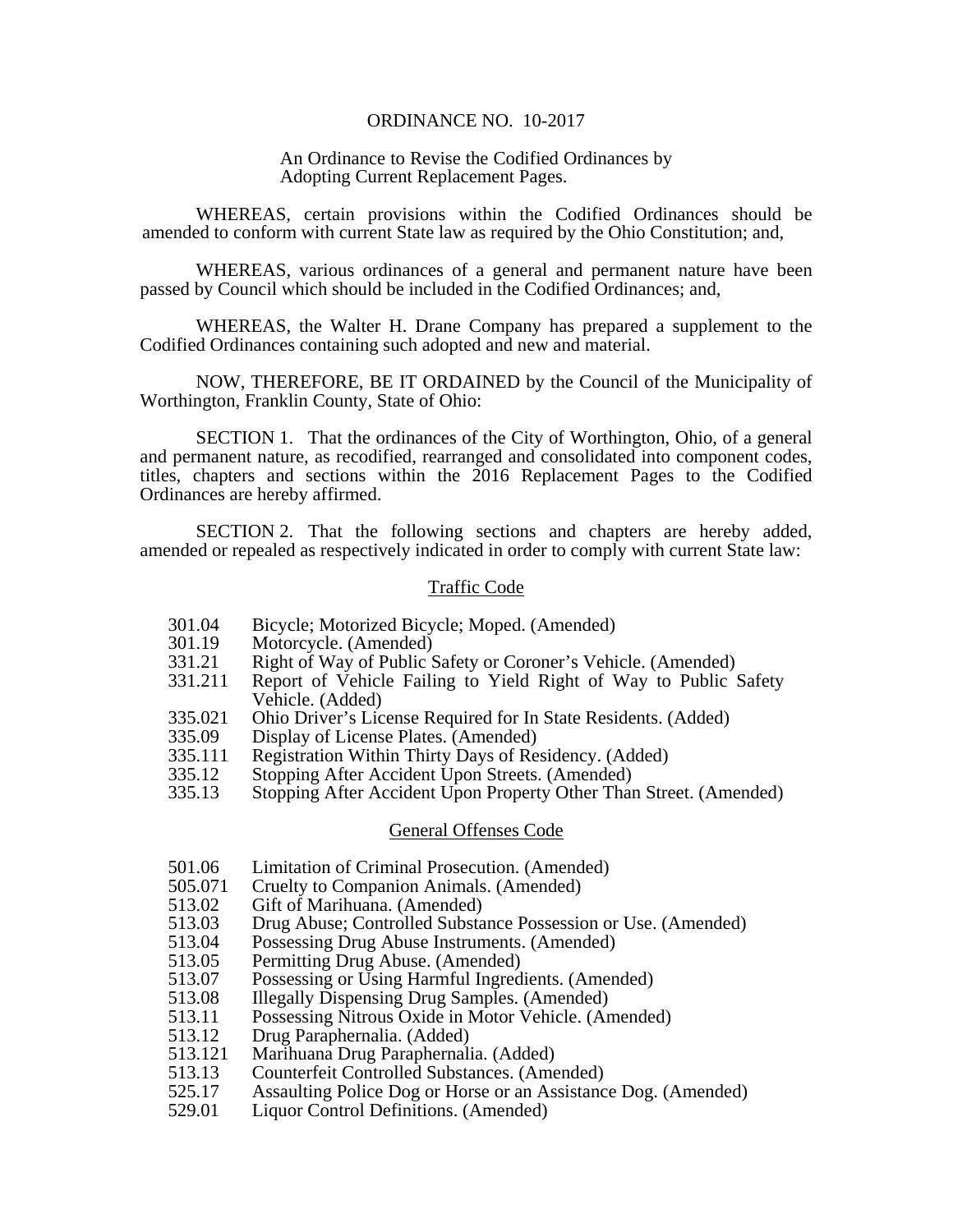### ORDINANCE NO. 10-2017

- 529.07 Open Container Prohibited. (Amended)
- 537.051 Menacing by Stalking. (Amended)
- 537.10 Telecommunications Harassment. (Amended)
- 537.17 Criminal Child Enticement. (Amended)<br>541.04 Criminal Mischief. (Amended)
- Criminal Mischief. (Amended)
- 541.09 Vehicular Vandalism. (Amended)

 SECTION 3. That the complete text of the sections listed above are set forth in full in the current replacement pages to the Codified Ordinances. A summary of the amendments to such sections is hereby attached to this ordinance as Appendix A.

 SECTION 4. That notice of passage of this Ordinance shall be posted in the Municipal Administration Building, the Worthington Library, the Griswold Center and the Worthington Community Center and shall set forth the title and effective date of the Ordinance and a statement that the Ordinance is on file in the office of the Clerk of Council. This Ordinance shall take effect and be in force from and after the earliest period allowed by law and by the Charter of the City of Worthington Ohio.

Passed April 3, 2017

 $/s$  W. Scott Myers President Pro-Tem of Council

Attest:

 $\angle$ s/ D. Kay Thress P.H. April 3, 2017

 Introduced March 20, 2017 Clerk of Council Effective April 26, 2017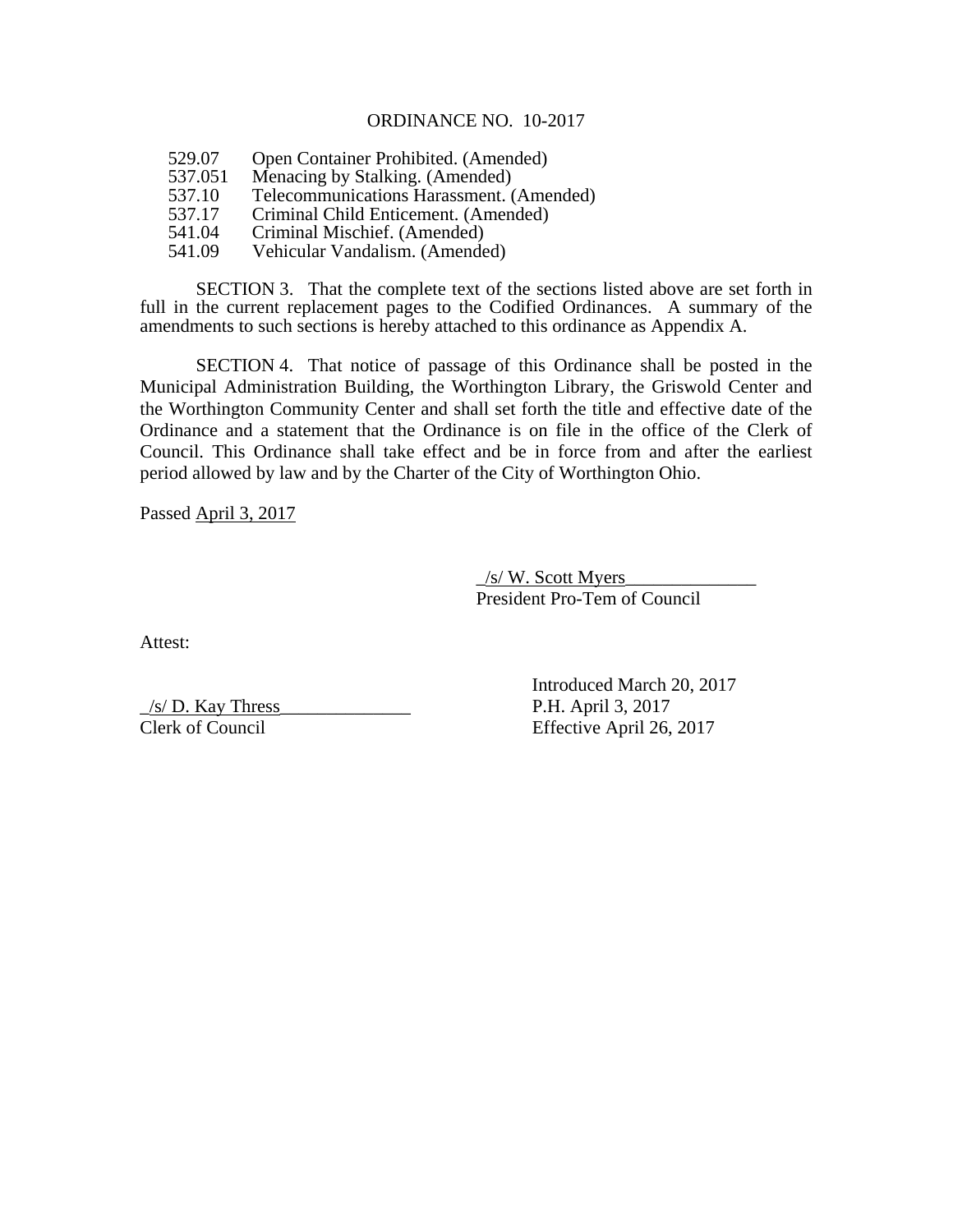# 2016

## APPENDIX A

# Traffic Code

301.04 Bicycle; Motorized Bicycle; Moped. (Adds "moped" to definition of "motorized bicycle".)

301.19 Motorcycle. (Adds "autocycle" to definition.)

331.21 Right-of-Way of Public Safety or Coroner's Vehicle. (Creates penalty exception for violation of Section 331.211.)

331.211 Report of Vehicle Failing to Yield Right-of-Way to Public Safety Vehicle. (Adds new section creating a procedure for issuing an investigatory report for a violation of Section 331.21.)

335.021 Ohio Driver's License Required for In State Residents. (Adds new section requiring new residents of the State to obtain an Ohio driver's license within thirty days.)

335.09 Display of License Plates. (Adds "mopeds", "motor-driven cycles", "motor scooters" and "autocycles" to vehicles requiring license display.)

335.111 Registration Within Thirty Days of Residency. (Adds section requiring a new resident to register a motor vehicle within thirty days.)

335.12 Stopping After Accident on Street. (Increases penalty for failure to stop that results in death of or serious physical harm to a person and makes stylistic changes.)

335.13 Stopping After Accident Upon Property Other Than Street. (Increases penalty for failure to stop that results in death of or serious physical harm to a person and makes stylistic changes.)

## General Offenses Code

501.06 Limitation of Criminal Prosecution. (Changes terminology in subsection (i) to "child with a developmental disability or physical impairment".)

505.071 Cruelty to Companion Animal. (Revises the definition of companion animal and the offenses contained in the section.)

513.02 Gift of Marihuana. (Deletes minimum time of six months for license or permit suspension; makes suspension permissive generally but mandatory for DUI connected violations.)

513.03 Drug Abuse; Controlled Substance Possession or Use. (Deletes minimum time of six months for license or permit suspension; makes suspension permissive generally but mandatory for DUI connected violations.)

513.04 Possessing Drug Abuse Instruments. (Deletes minimum time of six months for license or permit suspension; makes suspension permissive generally but mandatory for DUI connected violations.)